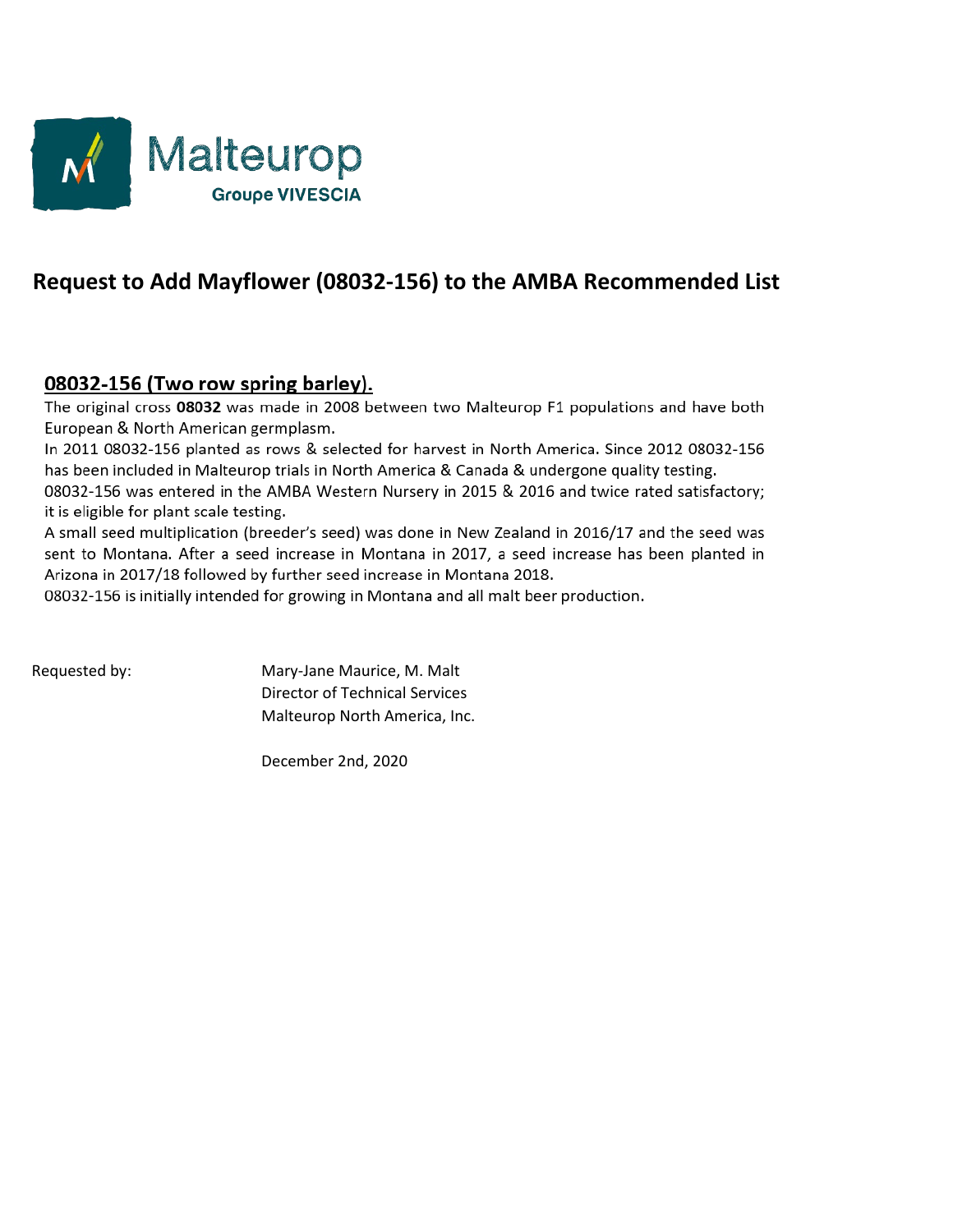|                              |            |          |               | Agronomic Comparisons of 08032-156 and Check varieties in 2016 and 2017 Montana Trials. |               |            |                |                |                 |             |               |            |
|------------------------------|------------|----------|---------------|-----------------------------------------------------------------------------------------|---------------|------------|----------------|----------------|-----------------|-------------|---------------|------------|
| Exp: N17-5B<br>Y3            |            |          |               | irrigated                                                                               |               |            |                |                |                 |             |               |            |
| <b>Location Summary</b>      |            |          |               |                                                                                         |               |            |                |                |                 | Montana     |               |            |
|                              | Heading    |          |               |                                                                                         |               | Plump/thin |                |                |                 |             |               |            |
|                              | Date       | Plt. Ht. | Lodging       | T.W.                                                                                    | Protein       | over       | over           |                |                 | Yield bu/ac |               |            |
| Entry                        | from $1/1$ | cm       | $\frac{0}{6}$ | (lbs/bu)                                                                                | $\%$          | 6/64       | 5.5            | Pan            | BZ(1)           | GF(1)       | <b>AVG</b>    |            |
| 08032-156                    | 187        | 65       |               | 50.9                                                                                    | 10.4          | 84         | 10             | 6              | 131.9           | 105.7       | 118.8         |            |
| Expedition                   | 188        | 70       |               | 52.3                                                                                    | 10.6          | 95         | 4              | 1              | 120.6           | 96.8        | 108.7         |            |
| Genie                        | 188        | 69       |               | 51.6                                                                                    | 10.1          | 86         | 9              | 5              | 141.2           | 109.5       | 125.3         |            |
| Hockett                      | 187        | 71       |               | 50.7                                                                                    | 11.2          | 82         | 9              | 8              | 117.8           | 91.0        | 104.4         |            |
| Merit                        | 189        | 78       |               | 49.1                                                                                    | 10.8          | 79         | 13             | 8              | 137.6           | 113.5       | 125.6         |            |
| Metcalfe                     | 187        | 89       |               | 52.1                                                                                    | 11.5          | 90         | $\overline{7}$ | $\overline{2}$ | 129.1           | 93.8        | 111.4         |            |
| Synergy                      | 190        | 84       |               | 51.6                                                                                    | 10.5          | 94         | $\overline{4}$ | $\overline{2}$ | 125.9           | 100.9       | 113.4         |            |
|                              |            |          |               |                                                                                         |               |            |                |                |                 |             |               |            |
| Exp: N16-5-12-1 Malteurop Y3 |            |          |               |                                                                                         |               |            |                |                |                 |             |               |            |
| <b>Location Summary</b>      |            |          |               |                                                                                         |               |            |                |                |                 |             |               |            |
|                              | Heading    |          |               |                                                                                         |               |            | Plump/thin     |                |                 | Montana     |               |            |
|                              | Date       | Plt. Ht. | Lodging       | T.W.                                                                                    | Protein       | over       | over           |                |                 | Yield bu/ac |               |            |
| Entry                        | from $1/1$ | cm       | $0 - 9$       | (lbs/bu)                                                                                | $\frac{0}{0}$ | 6/64       | 5.5            | Pan            | BZ(I)           |             | $NO(D)$ GF(D) | <b>AVG</b> |
| 08032-156                    | 187        | 59       | 0.0           | 51.6                                                                                    | 8.2           | 91.1       | 6.2            | 2.7            | 148.1           | 64.2        | 42.4          | 84.9       |
| Conrad                       | 188        | 68       | 3.0           | 52.5                                                                                    | 9.9           | 93.1       | 5.0            | 2.0            | 140.8           | 67.4        | 43.6          | 83.9       |
| Expedition                   | 187        | 57       | 0.0           | 51.7                                                                                    | 8.0           | 90.5       | 6.7            | 2.8            | 155.3           | 69.8        | 46.8          | 90.6       |
| Hockett                      | 187        | 68       | 7.3           | 52.5                                                                                    | 8.7           | 91.8       | 5.3            | 2.9            | 116.2           | 55.7        | 53.7          | 75.2       |
| Metcalfe                     | 187        | 73       | 3.3           | 52.2                                                                                    | 9.9           | 90.1       | 6.9            | 3.0            | 127.1           | 62.9        | 47.2          | 79.1       |
|                              |            |          |               |                                                                                         |               |            |                |                | $I =$ irrigated |             |               |            |
|                              |            |          |               |                                                                                         |               |            |                |                | $D = Dryland$   |             |               |            |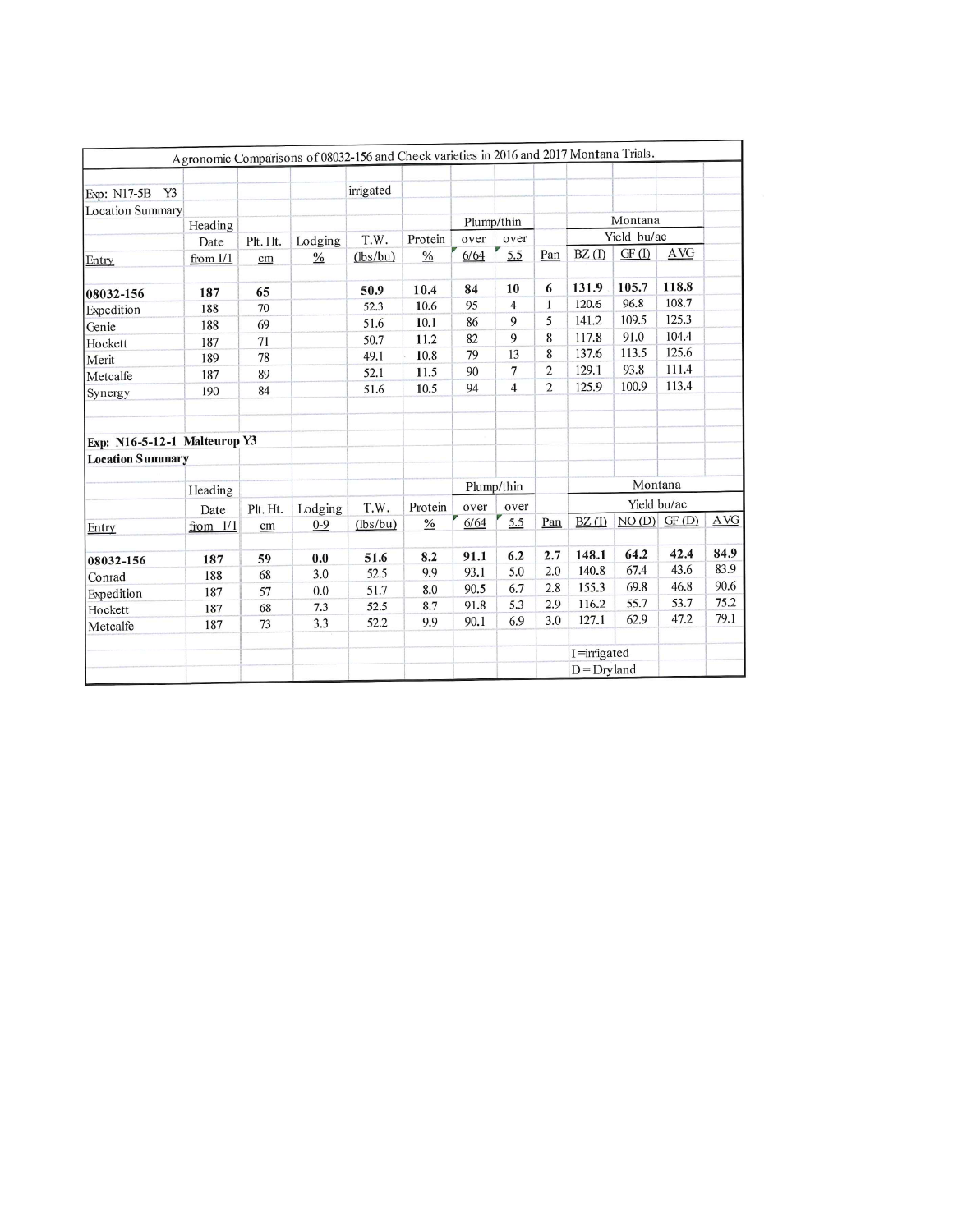Site A = Fairfield, MT & Site B = Filer, ID

Each value is the average of four collaborators, except wort color (3) & friability (3).

|                                    |                                                                                                             |      | <b>Two-Row</b>      |      | <b>Two-Row</b> |      | <b>Two-Row</b>     |      | <b>Two-Row</b> |
|------------------------------------|-------------------------------------------------------------------------------------------------------------|------|---------------------|------|----------------|------|--------------------|------|----------------|
|                                    |                                                                                                             |      | Mayflower 08032-156 |      | Harrington     |      | <b>AC Metcalfe</b> |      | Merit 57       |
|                                    |                                                                                                             | A    | B                   | A    | B              | A    | B                  | A    | $\mathsf B$    |
| <b>BARLEY</b>                      |                                                                                                             |      |                     |      |                |      |                    |      |                |
| <b>Skinned &amp; Broken Kernel</b> | (% )                                                                                                        | 15.6 | 6.5                 | 16.4 | 6.7            | 12.7 | 12.1               | 11.7 | 8.6            |
| 3-Day Germination                  | (% )                                                                                                        | 98.3 | 99.8                | 98.5 | 99.3           | 99.3 | 98.5               | 99.5 | 98.8           |
| On 7/64                            | (%)                                                                                                         | 52.5 | 50.4                | 29.1 | 35.6           | 21.5 | 45.3               | 45.4 | 27.1           |
| Plump (On 6/64 + 7/64)             | (% )                                                                                                        | 95.9 | 97.0                | 91.8 | 94.7           | 91.6 | 96.3               | 94.7 | 93.0           |
| Moisture                           | (% )                                                                                                        | 9.3  | 9.9                 | 9.3  | 9.5            | 9.2  | 10.1               | 9.2  | 9.2            |
| <b>Total Protein</b>               | $(% \mathbf{A})$ $\mathbf{A}$ $\mathbf{A}$ $\mathbf{A}$ $\mathbf{A}$ $\mathbf{A}$ $\mathbf{A}$ $\mathbf{A}$ | 11.1 | 10.6                | 11.8 | 11.3           | 13.2 | 11.9               | 10.6 | 11.6           |
|                                    |                                                                                                             |      |                     |      |                |      |                    |      |                |
| <b>MALT</b>                        |                                                                                                             |      |                     |      |                |      |                    |      |                |
| Moisture at Steep-out              | (% )                                                                                                        | 44.4 | 44.1                | 44.7 | 44.6           | 46.3 | 45.9               | 45.1 | 45.1           |
| On 7/64                            | (% )                                                                                                        | 79.2 | 86.8                | 70.4 | 82.2           | 69.3 | 77.9               | 80.6 | 80.5           |
| <b>Extract, Fine Grind</b>         | $(% \mathbf{A})$ $\mathbf{A}$ $\mathbf{A}$ $\mathbf{A}$ $\mathbf{A}$ $\mathbf{A}$ $\mathbf{A}$ $\mathbf{A}$ | 83.6 | 83.1                | 81.6 | 81.9           | 81.0 | 82.4               | 84.2 | 82.6           |
| F-C Difference                     |                                                                                                             | 0.7  | 0.6                 | 1.1  | 1.0            | 0.9  | 1.1                | 1.2  | 0.9            |
| <b>Wort Viscosity</b>              |                                                                                                             | 1.42 | 1.43                | 1.48 | 1.45           | 1.45 | 1.48               | 1.45 | 1.45           |
| <b>Wort Color</b>                  | (Deg. Lov.)                                                                                                 | 2.31 | 2.66                | 2.10 | 1.99           | 2.47 | 2.37               | 2.09 | 2.18           |
| <b>Wort Turbidity</b>              | (Hach NTU)                                                                                                  | 21.5 | 42.2                | 5.7  | 6.1            | 6.1  | 9.1                | 4.0  | 6.0            |
| <b>Diastatic Power</b>             | $($ Deg. L $)$                                                                                              | 130  | 113                 | 169  | 137            | 196  | 155                | 172  | 164            |
| Alpha Amylase                      | (D.U.)                                                                                                      | 61.2 | 60.6                | 74.1 | 72.7           | 87.2 | 83.5               | 89.7 | 92.4           |
| Soluble Protein                    | $(% \mathbf{A})$ $\mathbf{A}$ $\mathbf{A}$ $\mathbf{A}$ $\mathbf{A}$ $\mathbf{A}$ $\mathbf{A}$ $\mathbf{A}$ | 5.20 | 4.76                | 5.57 | 5.30           | 6.05 | 5.46               | 5.23 | 5.81           |
| <b>Total Protein</b>               | $(% \mathbf{A})$ (% d.b.)                                                                                   | 11.0 | 10.6                | 11.4 | 11.0           | 12.6 | 11.6               | 10.9 | 11.5           |
| Soluble/Total Protein              | (% 0, 0, 0)                                                                                                 | 47.2 | 45.1                | 49.1 | 48.3           | 48.1 | 47.3               | 48.3 | 50.5           |
| Moisture                           | (% )                                                                                                        | 4.4  | 4.3                 | 4.3  | 4.2            | 4.4  | 4.4                | 4.6  | 4.4            |
| <b>Beta-Glucan</b>                 | (ppm)                                                                                                       | 56   | 59                  | 149  | 110            | 68   | 63                 | 81   | 59             |
| Friability                         |                                                                                                             | 92.7 | 97.3                | 78.1 | 87.4           | 78.1 | 87.2               | 84.9 | 91.0           |
| Free Amino Nitrogen (FAN)          |                                                                                                             | 229  | 200                 | 247  | 236            | 270  | 248                | 230  | 258            |
|                                    |                                                                                                             |      |                     |      |                |      |                    |      |                |

|                                    |                                                                                                             | <b>Two-Row</b>      | <b>Two-Row</b>   | <b>Two-Row</b>     | <b>Two-Row</b>   |
|------------------------------------|-------------------------------------------------------------------------------------------------------------|---------------------|------------------|--------------------|------------------|
|                                    |                                                                                                             | Mayflower 08032-156 | Harrington       | <b>AC Metcalfe</b> | Merit 57         |
|                                    |                                                                                                             |                     |                  |                    |                  |
| <b>BARLEY</b>                      |                                                                                                             |                     |                  |                    |                  |
| <b>Skinned &amp; Broken Kernel</b> | (% )                                                                                                        | 11.0 bcdefgh        | 11.6 bcdefg      | $12.4$ bcde        | 10.2 cdefgh      |
| 3-Day Germination                  | (%)                                                                                                         | 99.0 abc            | 98.9 abc         | 98.9 abc           | 99.1 abc         |
| On 7/64                            | (% )                                                                                                        | 51.4 defg           | $32.3$ j         | 33.4 ij            | 36.3 hij         |
| Plump (On 6/64 + 7/64)             | (% )                                                                                                        | 96.4 ab             | 93.2 de          | 93.9 bcde          | 93.8 cde         |
| <b>Moisture</b>                    | $(\% )$                                                                                                     | 9.6ab               | $9.4$ abc        | 9.7a               | 9.2c             |
| <b>Total Protein</b>               | (% 0, 0, 0)                                                                                                 | 10.9 <sub>e</sub>   | 11.6 cde         | $12.6$ ab          | 11.1 e           |
|                                    |                                                                                                             |                     |                  |                    |                  |
| <b>MALT</b>                        |                                                                                                             |                     |                  |                    |                  |
| Moisture at Steep-out              | (% )                                                                                                        | 44.3 defg           | 44.7 cdef        | 46.1a              | 45.1 bcd         |
| On 7/64                            | (% )                                                                                                        | 83.0 bcde           | 76.3 fg          | 73.6 g             | 80.6 def         |
| <b>Extract, Fine Grind</b>         | (% d.b.)                                                                                                    | $83.3$ ab           | 81.8 defg        | 81.7 efg           | 83.4 ba          |
| F-C Difference                     |                                                                                                             | 0.7c                | $1.1$ bc         | 1.0 <sub>bc</sub>  | $1.1$ bc         |
| <b>Wort Viscosity</b>              |                                                                                                             | 1.43 f              | $1.46$ def       | $1.46$ def         | $1.45$ def       |
| <b>Wort Color</b>                  | (Deg. Lov.)                                                                                                 | 2.48 b              | $2.05$ cdefg     | 2.42 bc            | $2.13$ bcdef     |
| <b>Wort Turbidity</b>              | (Hach NTU)                                                                                                  | 31.9 b              | 5.9 <sub>d</sub> | 7.6 <sub>d</sub>   | 5.0 <sub>d</sub> |
| <b>Diastatic Power</b>             | $($ Deg. L $)$                                                                                              | 122 gh              | 153 cde          | 176 a              | $168$ abc        |
| Alpha Amylase                      | (D.U.)                                                                                                      | $60.9$ g            | 73.4 def         | 85.4 ab            | 91.1a            |
| Soluble Protein                    | $(% \mathbf{A})$ $\mathbf{A}$ $\mathbf{A}$ $\mathbf{A}$ $\mathbf{A}$ $\mathbf{A}$ $\mathbf{A}$              | 4.98 gh             | 5.44 bdefc       | 5.76 bac           | 5.52 abcde       |
| <b>Total Protein</b>               | $(% \mathbf{A})$ $\mathbf{A}$ $\mathbf{A}$ $\mathbf{A}$ $\mathbf{A}$ $\mathbf{A}$ $\mathbf{A}$ $\mathbf{A}$ | $10.8$ f            | 11.2 ef          | 12.1 bcd           | 11.2 ef          |
| Soluble/Total Protein              | (% 0, 0, 0)                                                                                                 | 46.2 bcd            | 48.7 abc         | 47.7 bcd           | 49.4 ab          |
| Moisture                           | (% )                                                                                                        | $4.3$ abc           | 4.2c             | $4.4$ abc          | $4.5$ abc        |
| Beta-Glucan                        | (ppm)                                                                                                       | $57$ fg             | 130 defg         | 65 efg             | $70$ efg         |
| Friability                         |                                                                                                             | 95.0a               | 82.8 bcde        | 82.7 bcde          | 88.0 abc         |
| Free Amino Nitrogen (FAN)          |                                                                                                             | 215 gh              | 241 bcde         | 259 ab             | 244 abcd         |
|                                    |                                                                                                             |                     |                  |                    |                  |

Site A = Fairfield, MT & Site B = Filer, ID

Each value is the average of four collaborators, except wort color (3) & friability (3).

Means with the same letter statistically the same at the 95% level.

## **2015 AMBA Quality Evaluation Program Western Nursery - Sites A & B**

#### **2015 AMBA Quality Evaluation Program Western Nursery - Average of Sites A & B**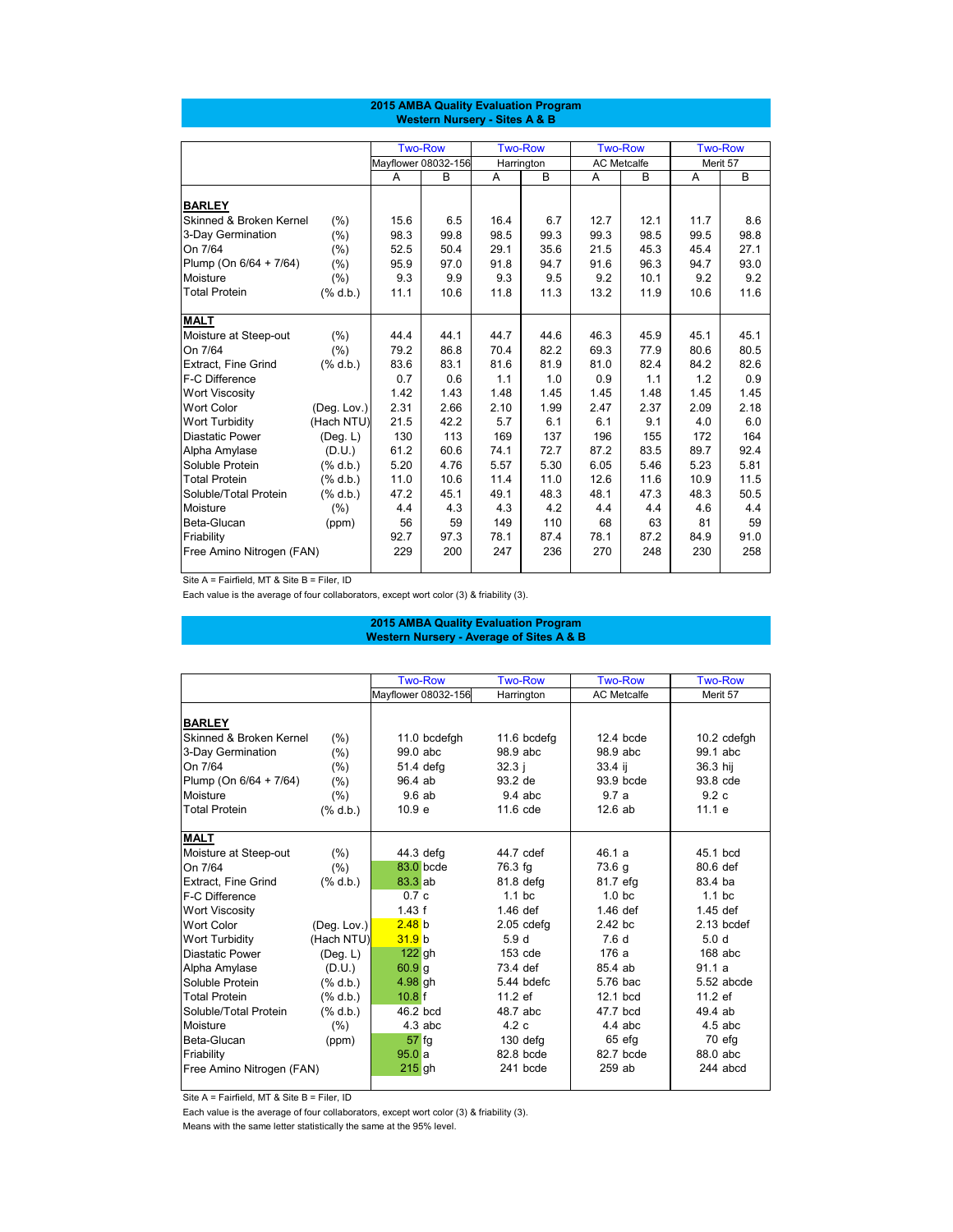Site A = Fairfield, MT & Site B = Filer, ID

Each value is the average of four collaborators, except fine-coarse difference (3) & friability (2).

.

|                                     |                                                                                                                                                                                                                                                                                                                          |      | <b>Two-Row</b>      |      | <b>Two-Row</b> |                | <b>Two-Row</b>     |                | <b>Two-Row</b> |
|-------------------------------------|--------------------------------------------------------------------------------------------------------------------------------------------------------------------------------------------------------------------------------------------------------------------------------------------------------------------------|------|---------------------|------|----------------|----------------|--------------------|----------------|----------------|
|                                     |                                                                                                                                                                                                                                                                                                                          |      | Mayflower 08032-156 |      | Harrington     |                | <b>AC Metcalfe</b> |                | Merit 57       |
|                                     |                                                                                                                                                                                                                                                                                                                          | A    | B                   | A    | $\mathsf B$    | $\overline{A}$ | $\mathsf B$        | $\overline{A}$ | $\overline{B}$ |
| <b>BARLEY</b>                       |                                                                                                                                                                                                                                                                                                                          |      |                     |      |                |                |                    |                |                |
| <b>Skinned &amp; Broken Kernels</b> | (%)                                                                                                                                                                                                                                                                                                                      | 9.3  | 9.5                 | 5.6  | 15.8           | 5.5            | 10.3               | 11.6           | 8.6            |
| 3-Day Germination                   | (%)                                                                                                                                                                                                                                                                                                                      | 98.0 | 97.5                | 98.5 | 99.5           | 98.5           | 99.3               | 99.0           | 100.0          |
| On 7/64                             | (%)                                                                                                                                                                                                                                                                                                                      | 71.2 | 33.8                | 44.1 | 10.9           | 57.4           | 10.4               | 52.4           | 6.7            |
| Plump (On 6/64 + 7/64)              | (%)                                                                                                                                                                                                                                                                                                                      | 98.3 | 95.0                | 93.5 | 78.0           | 96.0           | 81.1               | 95.6           | 74.8           |
| Moisture                            | (% )                                                                                                                                                                                                                                                                                                                     | 8.7  | 8.1                 | 8.4  | 8.5            | 8.5            | 8.0                | 8.5            | 7.8            |
| <b>Total Protein</b>                | $(% \mathbf{A})$ $\mathbf{A}$ $\mathbf{A}$ $\mathbf{A}$ $\mathbf{A}$ $\mathbf{A}$ $\mathbf{A}$ $\mathbf{A}$                                                                                                                                                                                                              | 11.4 | 9.9                 | 13.0 | 12.3           | 12.3           | 12.7               | 10.1           | 11.3           |
| <b>MALT</b>                         |                                                                                                                                                                                                                                                                                                                          |      |                     |      |                |                |                    |                |                |
| Moisture at Steep-out               | (%)                                                                                                                                                                                                                                                                                                                      | 44.4 | 43.3                | 43.8 | 44.9           | 44.4           | 43.6               | 45.0           | 45.0           |
| On 7/64                             | (%)                                                                                                                                                                                                                                                                                                                      | 90.5 | 84.2                | 79.7 | 55.4           | 85.5           | 60.4               | 79.5           | 57.3           |
| <b>Extract, Fine Grind</b>          | $(% \mathbf{A})$ $\mathbf{A}$ $\mathbf{A}$ $\mathbf{A}$ $\mathbf{A}$ $\mathbf{A}$ $\mathbf{A}$ $\mathbf{A}$                                                                                                                                                                                                              | 82.7 | 83.3                | 80.0 | 80.8           | 81.3           | 80.4               | 84.1           | 82.0           |
| <b>F-C Difference</b>               |                                                                                                                                                                                                                                                                                                                          | 1.0  | 0.6                 | 1.8  | 1.3            | 0.8            | 0.8                | 0.9            | 0.8            |
| <b>Wort Viscosity</b>               |                                                                                                                                                                                                                                                                                                                          | 1.45 | 1.46                | 1.47 | 1.55           | 1.43           | 1.44               | 1.45           | 1.45           |
| <b>Wort Color</b>                   | (Deg. Lov.)                                                                                                                                                                                                                                                                                                              | 3.28 | 2.56                | 1.83 | 1.53           | 1.96           | 1.66               | 2.10           | 1.56           |
| <b>Wort Turbidity</b>               | (Hach NTU)                                                                                                                                                                                                                                                                                                               | 55.2 | 45.9                | 6.5  | 5.6            | 5.6            | 5.2                | 6.4            | 3.5            |
| <b>Diastatic Power</b>              | (Deg. L)                                                                                                                                                                                                                                                                                                                 | 132  | 108                 | 184  | 160            | 189            | 190                | 156            | 187            |
| Alpha Amylase                       | (D.U.)                                                                                                                                                                                                                                                                                                                   | 58.7 | 61.2                | 73.6 | 71.9           | 81.1           | 86.9               | 89.0           | 96.8           |
| Soluble Protein                     | $(% \mathbf{A})$ $\mathbf{A}$ $\mathbf{A}$ $\mathbf{A}$ $\mathbf{A}$ $\mathbf{A}$ $\mathbf{A}$ $\mathbf{A}$                                                                                                                                                                                                              | 4.91 | 4.38                | 5.51 | 5.03           | 5.51           | 5.24               | 5.07           | 5.09           |
| <b>Total Protein</b>                | $(% \mathbb{R}^2)$ $\frac{1}{2}$ $\frac{1}{2}$ $\frac{1}{2}$ $\frac{1}{2}$ $\frac{1}{2}$ $\frac{1}{2}$ $\frac{1}{2}$ $\frac{1}{2}$ $\frac{1}{2}$ $\frac{1}{2}$ $\frac{1}{2}$ $\frac{1}{2}$ $\frac{1}{2}$ $\frac{1}{2}$ $\frac{1}{2}$ $\frac{1}{2}$ $\frac{1}{2}$ $\frac{1}{2}$ $\frac{1}{2}$ $\frac{1}{2}$ $\frac{1}{2}$ | 11.2 | 10.1                | 12.3 | 11.9           | 12.1           | 12.5               | 9.9            | 11.2           |
| Soluble/Total Protein               | (% 0, 0, 0)                                                                                                                                                                                                                                                                                                              | 44.1 | 43.5                | 45.0 | 42.3           | 45.6           | 41.8               | 51.2           | 45.7           |
| Moisture                            | (%)                                                                                                                                                                                                                                                                                                                      | 4.3  | 4.1                 | 4.1  | 4.0            | 4.3            | 4.1                | 4.3            | 4.3            |
| Beta-Glucan                         | (ppm)                                                                                                                                                                                                                                                                                                                    | 123  | 77                  | 245  | 168            | 72             | 45                 | 58             | 61             |
| Friability                          |                                                                                                                                                                                                                                                                                                                          | 87.7 | 95.7                | 78.5 | 64.2           | 73.5           | 67.7               | 86.5           | 88.4           |
| Free Amino Nitrogen (FAN)           |                                                                                                                                                                                                                                                                                                                          | 196  | 183                 | 226  | 196            | 231            | 216                | 225            | 207            |

|                                     |                                                                                                             | <b>Two-Row</b>      | <b>Two-Row</b>    | <b>Two-Row</b>     | <b>Two-Row</b>    |
|-------------------------------------|-------------------------------------------------------------------------------------------------------------|---------------------|-------------------|--------------------|-------------------|
|                                     |                                                                                                             | Mayflower 08032-156 | Harrington        | <b>AC Metcalfe</b> | Merit 57          |
|                                     |                                                                                                             |                     |                   |                    |                   |
| <b>BARLEY</b>                       |                                                                                                             |                     |                   |                    |                   |
| <b>Skinned &amp; Broken Kernels</b> | (% )                                                                                                        | 9.4 bcde            | $10.7$ bc         | 7.9 bcde           | 10.1 bcde         |
| 3-Day Germination                   | (% )                                                                                                        | 97.8 ab             | 99.0 a            | 98.9 a             | 99.5a             |
| On 7/64                             | $(\% )$                                                                                                     | 52.5 abcd           | 27.5 efg          | 33.9 defg          | 29.5 efg          |
| Plump (On 6/64 + 7/64)              | (% )                                                                                                        | 96.7 a              | 85.7 def          | 88.5 cdef          | 85.2 ef           |
| Moisture                            | (% )                                                                                                        | 8.4a                | 8.5a              | 8.3 a              | 8.2a              |
| <b>Total Protein</b>                | $(% \mathbf{A})$ (% d.b.)                                                                                   | 10.6j               | 12.6 bc           | 12.5 bcd           | $10.7$ j          |
|                                     |                                                                                                             |                     |                   |                    |                   |
| <b>MALT</b>                         |                                                                                                             |                     |                   |                    |                   |
| Moisture at Steep-out               | (% )                                                                                                        | 43.8 bcd            | 44.3 abc          | 44.0 abc           | 45.0a             |
| On 7/64                             | (% )                                                                                                        | 87.3 abc            | 67.5 hij          | 72.9 defghi        | 68.4 ghij         |
| <b>Extract, Fine Grind</b>          | $(% \mathbf{A})$ (% d.b.)                                                                                   | $83.0$ ab           | 80.4 ij           | 80.9 ghi           | 83.0 ab           |
| F-C Difference                      |                                                                                                             | $0.8$ hi            | $1.5$ cdefg       | 0.8 hi             | 0.9 hi            |
| <b>Wort Viscosity</b>               |                                                                                                             | 1.45d               | 1.51 <sub>d</sub> | $1.44$ d           | 1.45 <sub>d</sub> |
| <b>Wort Color</b>                   | (Deg. Lov.)                                                                                                 | 2.92a               | $1.68$ cdef       | 1.81 cd            | 1.83 cd           |
| <b>Wort Turbidity</b>               | (Hach NTU)                                                                                                  | 50.6a               | 6.1 de            | 5.4 de             | 5.0 e             |
| <b>Diastatic Power</b>              | (Deg. L)                                                                                                    | $120$ ij            | 172 bcd           | 189 a              | 172 bcd           |
| Alpha Amylase                       | (D.U.)                                                                                                      | 60.0 gh             | 72.8 de           | 84.0 bc            | 92.9a             |
| Soluble Protein                     | $(% \mathbf{A})$ $\mathbf{A}$ $\mathbf{A}$ $\mathbf{A}$ $\mathbf{A}$ $\mathbf{A}$ $\mathbf{A}$ $\mathbf{A}$ | 4.65 gh             | 5.27 abc          | 5.37 ab            | 5.08 cde          |
| <b>Total Protein</b>                | $(% \mathbf{A})$ (% d.b.)                                                                                   | 10.7 klm            | 12.1 cdef         | 12.3 cd            | 10.6 lm           |
| Soluble/Total Protein               | $(% \mathbf{A})$ (% d.b.)                                                                                   | 43.8 bcde           | 43.6 bcde         | 43.7 bcde          | 48.5a             |
| Moisture                            | (% )                                                                                                        | 4.2 bcd             | 4.1 <sub>d</sub>  | $4.2$ bcd          | $4.3$ bcd         |
| Beta-Glucan                         | (ppm)                                                                                                       | 100 fg              | 206 def           | 58 g               | 60 g              |
| Friability                          |                                                                                                             | 91.7a               | 71.4 defg         | 70.6 efg           | 87.5 ab           |
| Free Amino Nitrogen (FAN)           |                                                                                                             | 190 efgh            | 211 bcd           | 223 b              | 216 bc            |
|                                     |                                                                                                             |                     |                   |                    |                   |

Site A = Fairfield, MT & Site B = Filer, ID

Each value is the average of four collaborators, except fine-coarse difference (3) & friability (2).

Means with the same letter statistically the same at the 95% level.

# **2016 AMBA Quality Evaluation Program**

|  | <b>Western Nursery - Average of Sites A &amp; B</b> |  |  |
|--|-----------------------------------------------------|--|--|
|  |                                                     |  |  |
|  |                                                     |  |  |

# **2016 AMBA Quality Evaluation Program Western Nursery - Sites A & B**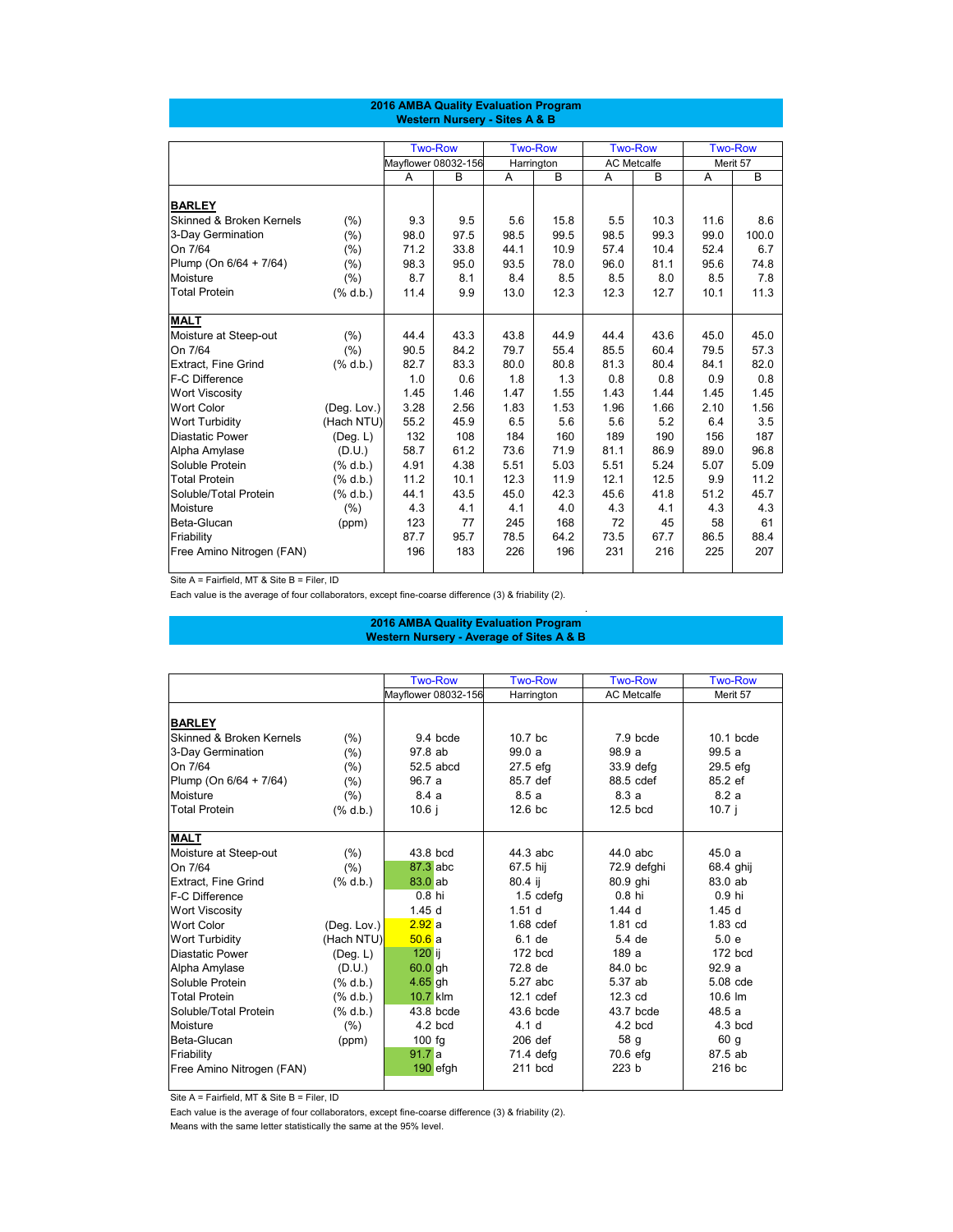|                            |                          | Rating                        | <b>SkBk</b> | Germ               | <b>B764</b> | Plmp | <b>BPro</b>    | M764 | Ext            | <b>Quality Evaluation Subcommittee Kathlys Table - WEST</b><br>FC | <b>Vis</b>             | Col | Tur       | <b>DP</b> | Alpha                                  | Sol | ST        | <b>BG</b>      | Fri | <b>FAN</b> | Comment                          |
|----------------------------|--------------------------|-------------------------------|-------------|--------------------|-------------|------|----------------|------|----------------|-------------------------------------------------------------------|------------------------|-----|-----------|-----------|----------------------------------------|-----|-----------|----------------|-----|------------|----------------------------------|
|                            |                          | $\mathbf{s}$                  |             |                    |             |      |                |      |                |                                                                   |                        |     |           |           |                                        |     |           |                |     |            |                                  |
| MT124027                   | 2015<br>2016             |                               |             |                    |             |      |                |      |                |                                                                   |                        |     |           |           |                                        |     |           | <b>SH</b>      |     |            | <b>Good Overall Modification</b> |
|                            | 2015                     | S                             |             |                    |             |      |                |      |                |                                                                   |                        |     |           |           |                                        |     |           |                |     |            | <b>GOM - Eligible</b>            |
| MT124728                   | 2016                     | U<br>U                        |             |                    |             |      |                |      |                |                                                                   | <b>SH</b><br><b>SH</b> |     |           |           |                                        |     |           | <b>SH</b>      |     |            |                                  |
|                            |                          | $\overline{\mathbf{s}}$       | H           |                    |             |      |                |      | G              |                                                                   |                        |     |           |           |                                        |     |           | <b>SH</b><br>G |     |            | no                               |
| MT124071                   | 2015                     |                               |             |                    |             |      |                |      |                |                                                                   |                        |     |           |           |                                        |     |           |                |     |            |                                  |
|                            | 2016                     | S                             | н           |                    |             |      |                |      | G              |                                                                   |                        |     |           |           |                                        |     |           |                |     |            |                                  |
| MT124015                   | 2015                     | $\mathsf{U}$                  |             |                    |             |      |                |      |                |                                                                   | <b>SH</b>              |     |           |           |                                        |     |           | <b>SH</b>      |     |            |                                  |
|                            | 2016                     | υ                             |             |                    |             |      |                |      |                |                                                                   | <b>SH</b>              |     |           |           |                                        |     |           | н              |     |            | no                               |
| MT090190                   | 2013                     | $\mathbf{U}$<br>$\frac{8}{s}$ |             |                    |             |      |                |      |                |                                                                   | <b>SH</b>              |     |           |           |                                        |     |           | н              |     |            |                                  |
|                            | 2014                     |                               |             |                    |             |      |                |      | $\overline{G}$ |                                                                   |                        |     |           |           |                                        |     | <b>SH</b> | <b>SH</b>      |     |            |                                  |
|                            | 2016                     | υ                             |             |                    |             |      |                |      |                |                                                                   |                        |     |           |           |                                        |     |           | н              |     |            |                                  |
|                            |                          |                               |             |                    |             |      |                |      |                |                                                                   |                        |     |           |           |                                        |     |           |                |     |            |                                  |
| 08ARS112-75                | 2015<br>$\frac{1}{2016}$ | U<br>$\overline{\mathbf{s}}$  |             |                    |             |      |                |      |                |                                                                   |                        |     |           |           |                                        |     |           | н              |     |            |                                  |
|                            |                          |                               |             |                    |             |      |                |      |                |                                                                   |                        |     |           |           |                                        |     |           | <b>SH</b>      |     |            |                                  |
| 08ARS116-91                | 2015                     | S                             |             |                    |             |      |                |      |                |                                                                   |                        |     |           |           |                                        |     |           | G              |     |            |                                  |
|                            | 2016                     | s                             |             |                    |             |      |                |      | G              |                                                                   |                        |     |           |           |                                        |     |           | G              |     |            | Eligible                         |
| 08ARS012-79                | 2016                     | S                             |             |                    |             |      |                |      | G              |                                                                   |                        |     |           |           |                                        |     | н         |                |     |            |                                  |
| 08ARS028-20                | 2016                     | $\mathbf{U}$                  |             |                    |             |      |                |      | <b>SL</b>      |                                                                   |                        |     |           |           |                                        |     |           | G              |     |            |                                  |
|                            |                          |                               |             |                    |             |      |                |      |                |                                                                   |                        |     |           |           |                                        |     |           |                |     |            |                                  |
| 08042-077                  | 2015<br>2016             | s<br>U                        | н           |                    |             |      |                |      |                |                                                                   |                        |     |           |           |                                        |     |           |                |     |            |                                  |
|                            | 2015                     | U                             |             |                    |             |      | <b>SH</b><br>н |      | <b>SL</b>      |                                                                   |                        |     |           |           |                                        |     | L.        | <b>SH</b>      | L.  |            |                                  |
| 08053-050                  | 2016                     |                               |             |                    |             |      |                |      |                |                                                                   |                        |     |           |           |                                        |     |           |                |     |            |                                  |
|                            |                          | s<br>S                        |             |                    |             |      | G              |      | G              |                                                                   |                        |     | H         |           |                                        |     |           |                |     |            |                                  |
| 08032-156                  | 2015<br>2016             | s                             |             |                    |             |      | G              |      | G              |                                                                   |                        |     | н         |           |                                        |     |           |                |     |            |                                  |
| 08145-058                  | 2016                     | S.                            |             |                    |             |      |                |      |                |                                                                   |                        |     | н         |           |                                        |     |           | G              |     |            | <b>Eligible</b>                  |
| 10003-006                  | 2016                     | s                             | <b>SH</b>   |                    |             |      |                |      | G              |                                                                   |                        |     |           |           |                                        |     |           | <b>SH</b>      |     |            |                                  |
|                            |                          |                               |             |                    |             |      |                |      |                |                                                                   |                        |     |           |           |                                        |     |           |                |     |            |                                  |
| <b>UC1409</b>              | 2016                     | <b>U</b>                      |             |                    |             |      |                |      |                |                                                                   |                        |     |           |           |                                        |     |           |                |     |            |                                  |
| <b>UC1410</b>              | 2016                     | U                             |             |                    |             |      |                |      | L              |                                                                   | н<br>н                 | L   |           |           |                                        |     | L         | н<br>н         |     | L          | no                               |
| <b>UC1360</b>              | 2016                     | $\mathbf{U}$                  |             |                    |             | L    |                |      |                |                                                                   |                        |     |           |           |                                        |     |           |                |     |            | no                               |
|                            |                          | <b>U</b>                      |             |                    |             |      | н              |      |                |                                                                   | н                      |     |           |           |                                        |     |           | н              |     |            | no                               |
| <b>UC1390</b>              | 2016                     |                               |             |                    |             |      |                |      |                |                                                                   | н                      |     |           |           |                                        |     |           | н              |     |            | no                               |
|                            |                          |                               |             |                    |             |      |                |      |                |                                                                   |                        |     |           |           |                                        |     |           |                |     |            |                                  |
| 12WA-120.14<br>12WA-120.17 | 2016                     | U                             |             |                    |             |      | H              |      |                |                                                                   |                        |     |           |           |                                        |     |           | н              |     |            | no                               |
|                            | 2016                     | U                             |             |                    |             |      |                |      | L              |                                                                   |                        | L   |           |           |                                        |     | L         | н              |     |            | no                               |
| 11WA-107.58                | 2016                     | U                             | <b>SH</b>   |                    |             |      |                |      |                |                                                                   |                        |     | <b>SH</b> |           |                                        |     |           | н              |     |            | no                               |
| 10WA-117.17                | 2016                     | $\mathbf{U}$                  |             |                    |             |      |                |      |                |                                                                   | н                      |     |           |           |                                        |     |           | н              | ٠   |            | no                               |
|                            |                          |                               |             |                    |             |      |                |      |                |                                                                   |                        |     |           |           |                                        |     |           |                |     |            |                                  |
| U - Unsatisfactory         |                          | G - Good                      |             | SH - Slightly High |             |      | L - Low        |      |                | no - No Further Testing                                           |                        |     |           |           | <b>GOM - Good Overall Modification</b> |     |           |                |     |            |                                  |
| S - Satisfactory           |                          | H - High                      |             | SL - Slightly Low  |             |      |                |      |                | E - Eligible for Plant Scale                                      |                        |     |           |           |                                        |     |           |                |     |            |                                  |

Quality Evaluation Subcommittee Ratings Table - WEST